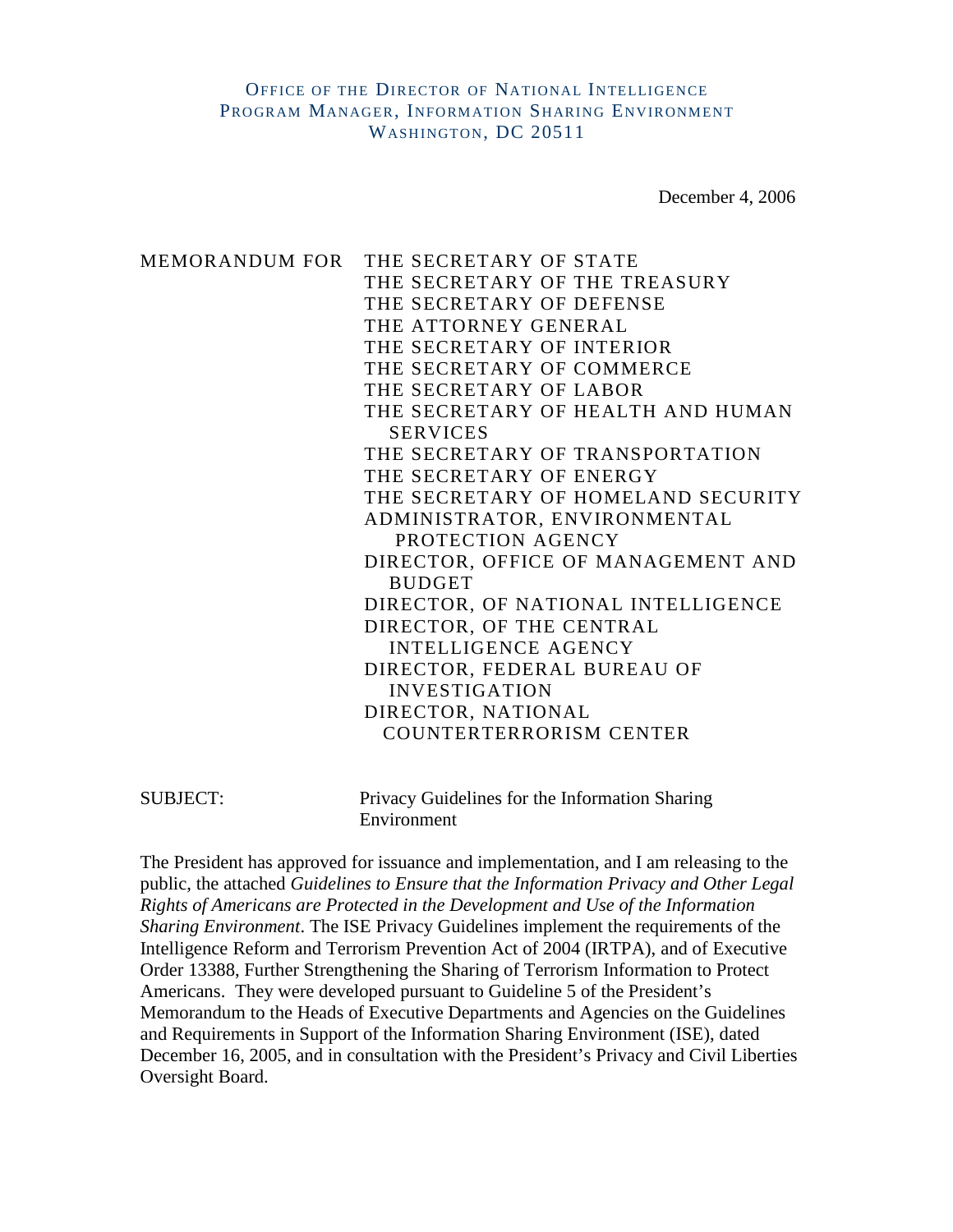Protecting privacy and civil liberties is a core tenet of the ISE. The ISE Privacy Guidelines provide the framework for enabling information sharing while protecting privacy and other legal rights. To achieve this, the ISE Privacy Guidelines strike a balance between consistency and customization, substance and procedure, oversight and flexibility. Theses guidelines build upon existing resources within executive agencies and departments for implementation.

The President's Memorandum of December 16, 2005 requires that, upon approval of the guidelines by the President, each head of an executive department or agency that possesses or uses intelligence or terrorism information shall ensure that such guidelines are fully implemented in such department or agency. Successful implementation requires a governance structure to monitor compliance and to iterate guideline development as lessons are learned. The ISE Privacy Guidelines also require departments and agencies to designate an "ISE Privacy Official" with agency wide responsibility for information privacy issues, to directly oversee implementation of the guidelines.

The ISE Privacy Guidelines also direct the establishment of an ISE Privacy Guidelines Committee, consisting of the ISE Privacy Officials of the departments and agencies comprising the Information Sharing Council (ISC) and chaired by the Program Manager. I have designated Alexander Joel, Civil Liberties Protection Officer for the Director of National Intelligence and Jane Horvath, Chief Privacy and Civil Liberties Officer, Chief for the Department of Justice to serve as co-chairs of the ISE Privacy Guidelines Committee. This committee will work in collaboration with the President's Privacy and Civil Liberties Oversight Board, and will soon be in communication with your organizations with further guidance on implementation of the guidelines.

The ISE Privacy Guidelines are critical to creating the trusted information sharing environment that is the ISE. I thank you for your efforts to date and look forward to your cooperation and support as we pursue this important work.

Thomas E. McNamara

Attachment: Guidelines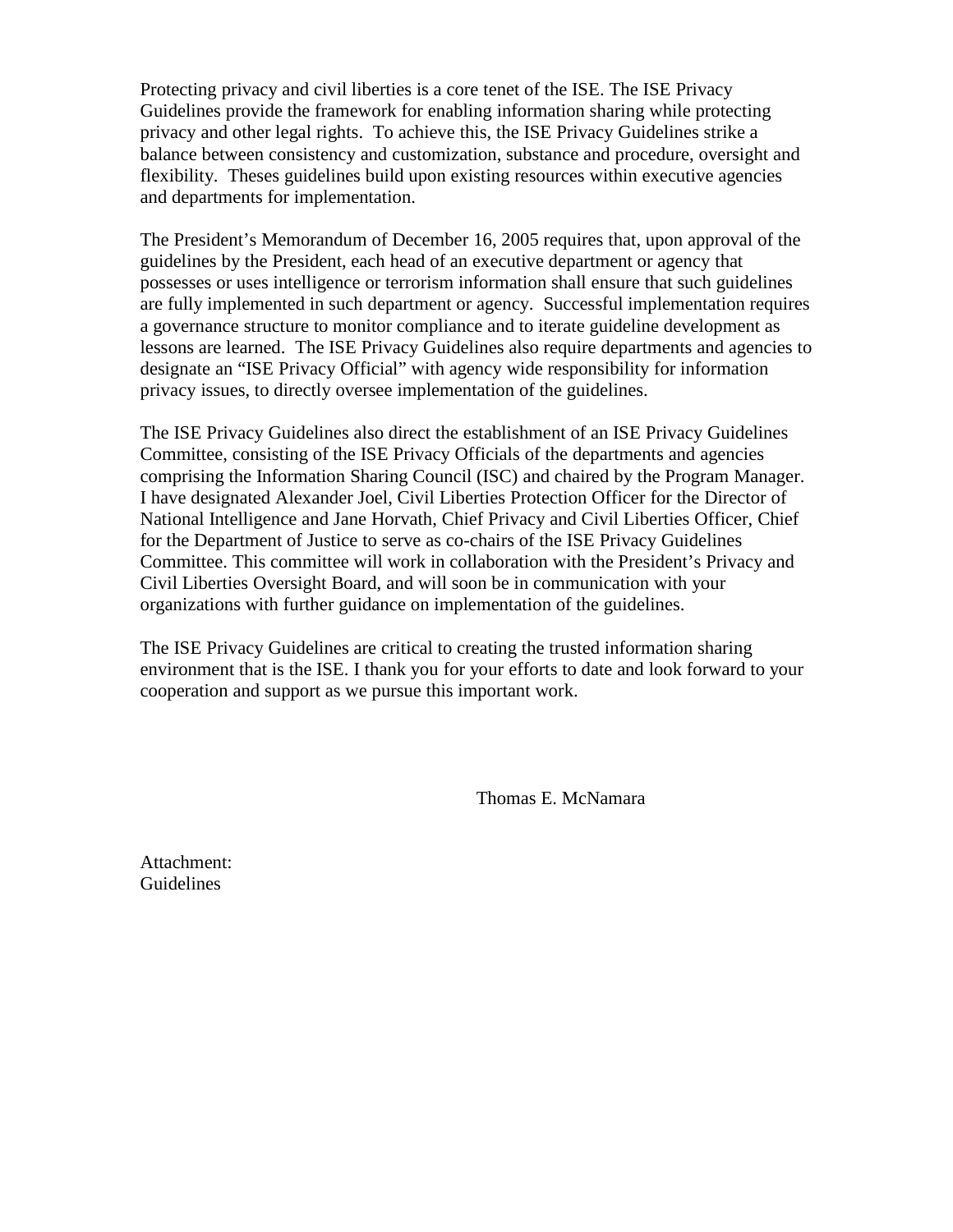# Guidelines to Ensure that the Information Privacy and Other Legal Rights of Americans are Protected in the Development and Use of the Information Sharing Environment

# 1. Background and Applicability.

- a. Background. Section 1016(d) of the Intelligence Reform and Terrorism Prevention Act of 2004 (IRTPA) calls for the issuance of guidelines to protect privacy and civil liberties in the development and use of the "information sharing environment" (ISE). Section 1 of Executive Order 13388, Further Strengthening the Sharing of Terrorism Information to Protect Americans, provides that, "[t]o the maximum extent consistent with applicable law, agencies shall … give the highest priority to … the interchange of terrorism information among agencies … [and shall] protect the freedom, information privacy, and other legal rights of Americans in the conduct of [such] activities …." These Guidelines implement the requirements under the IRTPA and EO 13388 to protect information privacy rights and provide other legal protections relating to civil liberties and the legal rights of Americans in the development and use of the ISE.
- b. Applicability. These Guidelines apply to information about United States citizens and lawful permanent residents that is subject to information privacy or other legal protections under the Constitution and Federal laws of the United States ("protected information"). For the intelligence community, protected information includes information about "United States persons" as defined in Executive Order 12333. Protected information may also include other information that the U.S. Government expressly determines by Executive Order, international agreement, or other similar instrument, should be covered by these Guidelines.

## 2. Compliance with Laws.

- a. General. In the development and use of the ISE, all agencies shall, without exception, comply with the Constitution and all applicable laws and Executive Orders relating to protected information.
- b. Rules Assessment. Each agency shall implement an ongoing process for identifying and assessing the laws, Executive Orders, policies, and procedures that apply to the protected information that it will make available or access through the ISE. Each agency shall identify, document, and comply with any legal restrictions applicable to such information. Each agency shall adopt internal policies and procedures requiring it to: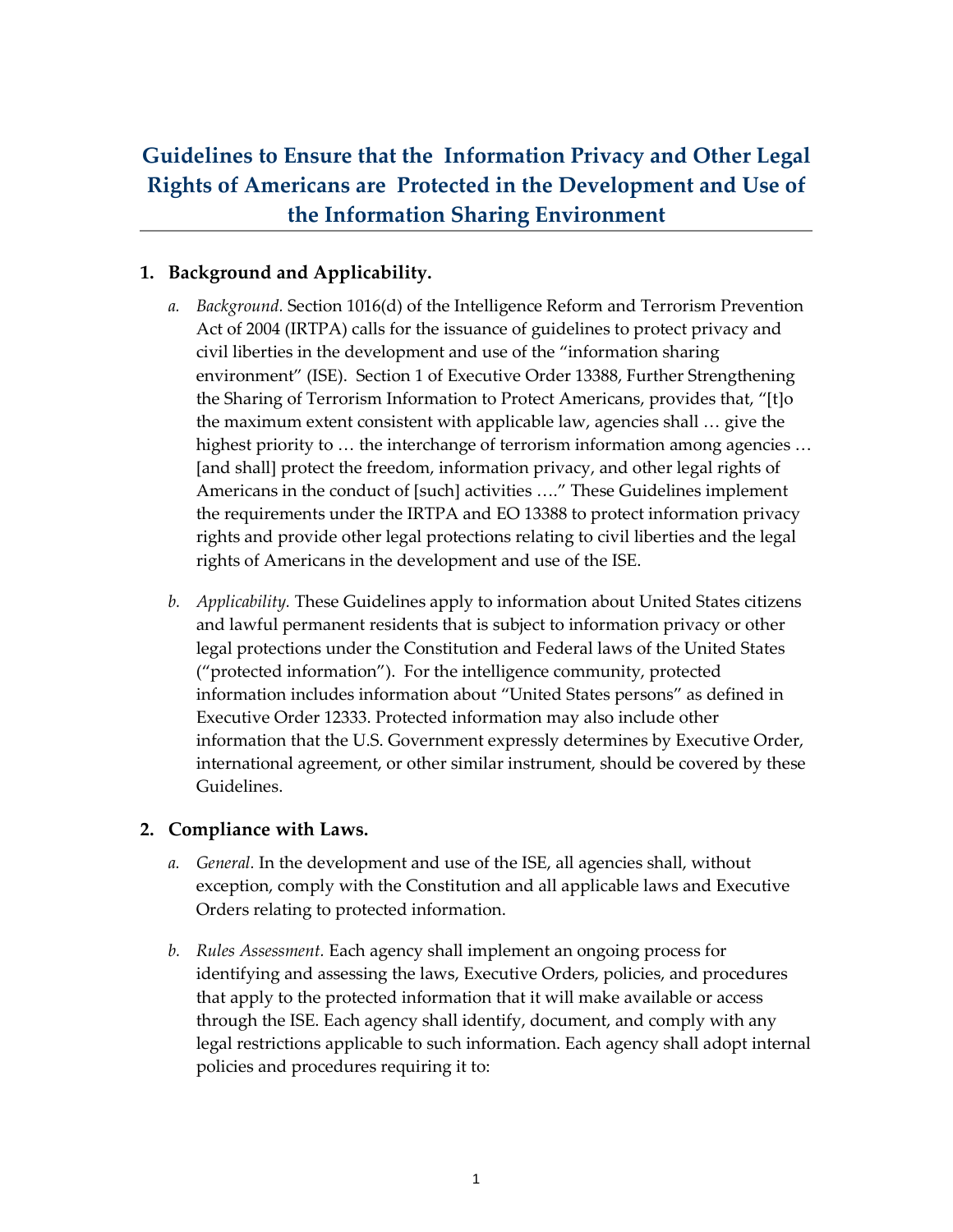- (i) only seek or retain protected information that is legally permissible for the agency to seek or retain under the laws, regulations, policies, and executive orders applicable to the agency; and
- (ii) ensure that the protected information that the agency makes available through the ISE has been lawfully obtained by the agency and may be lawfully made available through the ISE.
- c. Changes. If, as part of its rules assessment process, an agency:
	- (i) identifies an issue that poses a significant risk to information privacy rights or other legal protections, it shall as appropriate develop policies and procedures to provide protections that address that issue;
	- (ii) identifies a restriction on sharing protected information imposed by internal agency policy, that significantly impedes the sharing of terrorism information, homeland security information, or law enforcement information (as defined in Section 13 below) in a manner that does not appear to be required by applicable laws or to protect information privacy rights or provide other legal protections, it shall review the advisability of maintaining such restriction;
	- (iii) identifies a restriction on sharing protected information, other than one imposed by internal agency policy, that significantly impedes the sharing of information in a manner that does not appear to be required to protect information privacy rights or provide other legal protections, it shall review such restriction with the ISE Privacy Guidelines Committee (described in Section 12 below), and if an appropriate internal resolution cannot be developed, bring such restriction to the attention of the Attorney General and the Director of National Intelligence (DNI). The Attorney General and the DNI shall review any such restriction and jointly submit any recommendations for changes to such restriction to the Assistant to the President for Homeland Security and Counterterrorism, the Assistant to the President for National Security Affairs, and the Director of the Office of Management and Budget for further review.

## 3. Purpose Specification.

Protected information should be shared through the ISE only if it is terrorism information, homeland security information, or law enforcement information (as defined in Section 13 below). Each agency shall adopt internal policies and procedures requiring it to ensure that the agency's access to and use of protected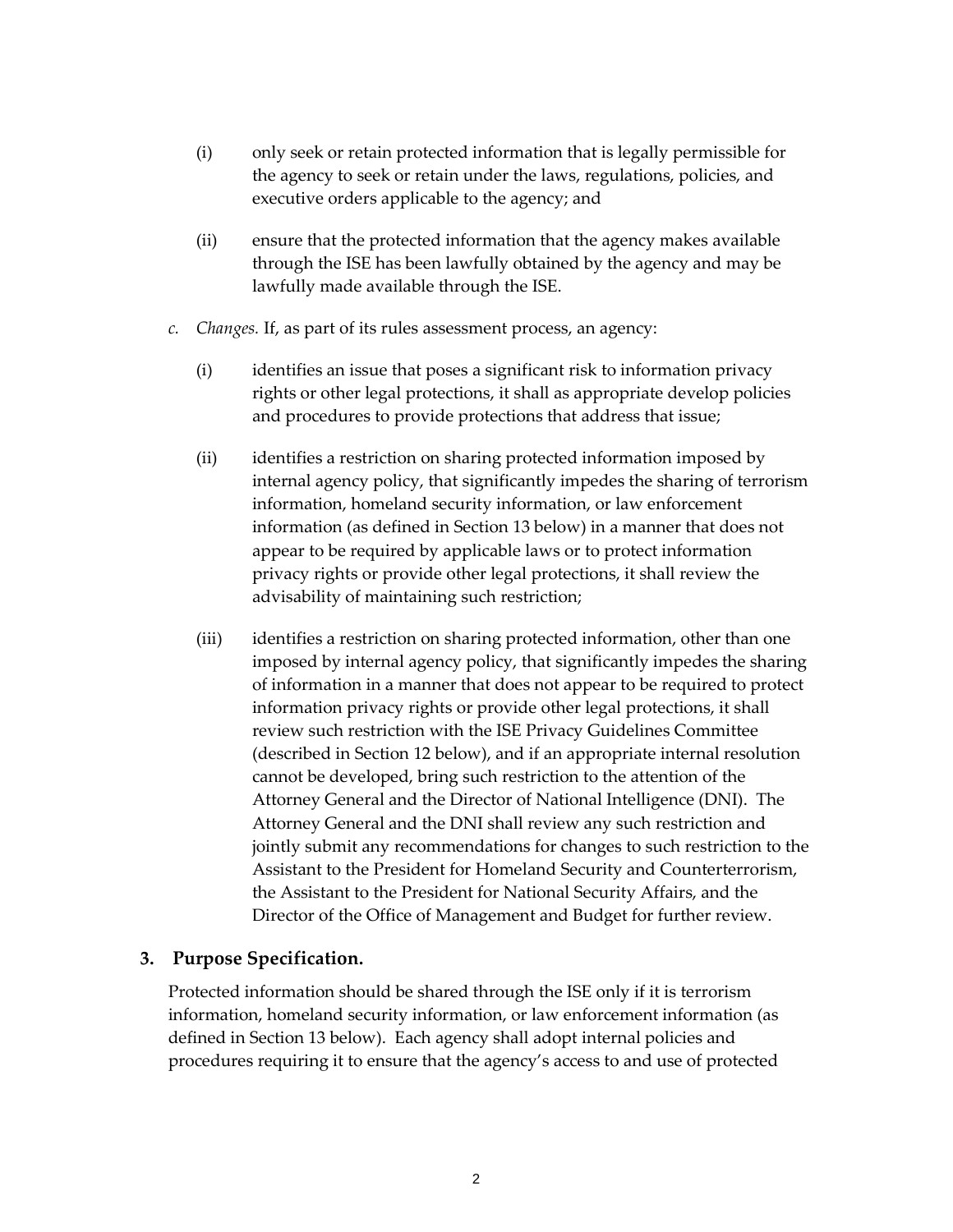information available through the ISE is consistent with the authorized purpose of the ISE.

# 4. Identification of Protected Information to be Shared through the ISE.

- a. Identification and Prior Review. In order to facilitate compliance with these Guidelines, particularly Section 2 (Compliance with Laws) and Section 3 (Purpose Specification), each agency shall identify its data holdings that contain protected information to be shared through the ISE, and shall put in place such mechanisms as may be reasonably feasible to ensure that protected information has been reviewed pursuant to these Guidelines before it is made available to the ISE.
- b. Notice Mechanisms. Consistent with guidance and standards to be issued for the ISE, each agency shall put in place a mechanism for enabling ISE participants to determine the nature of the protected information that the agency is making available to the ISE, so that such participants can handle the information in accordance with applicable legal requirements. Specifically, such a mechanism will, to the extent reasonably feasible and consistent with the agency's legal authorities and mission requirements, allow for ISE participants to determine whether:
	- (i) the information pertains to a United States citizen or lawful permanent resident;
	- (ii) the information is subject to specific information privacy or other similar restrictions on access, use or disclosure, and if so, the nature of such restrictions; and
	- (iii) there are limitations on the reliability or accuracy of the information.

# 5. Data Quality.

- a. Accuracy. Each agency shall adopt and implement procedures, as appropriate, to facilitate the prevention, identification, and correction of any errors in protected information with the objective of ensuring that such information is accurate and has not erroneously been shared through the ISE.
- b. Notice of Errors. Each agency, consistent with its legal authorities and mission requirements, shall ensure that when it determines that protected information originating from another agency may be erroneous, includes incorrectly merged information, or lacks adequate context such that the rights of the individual may be affected, the potential error or deficiency will be communicated in writing to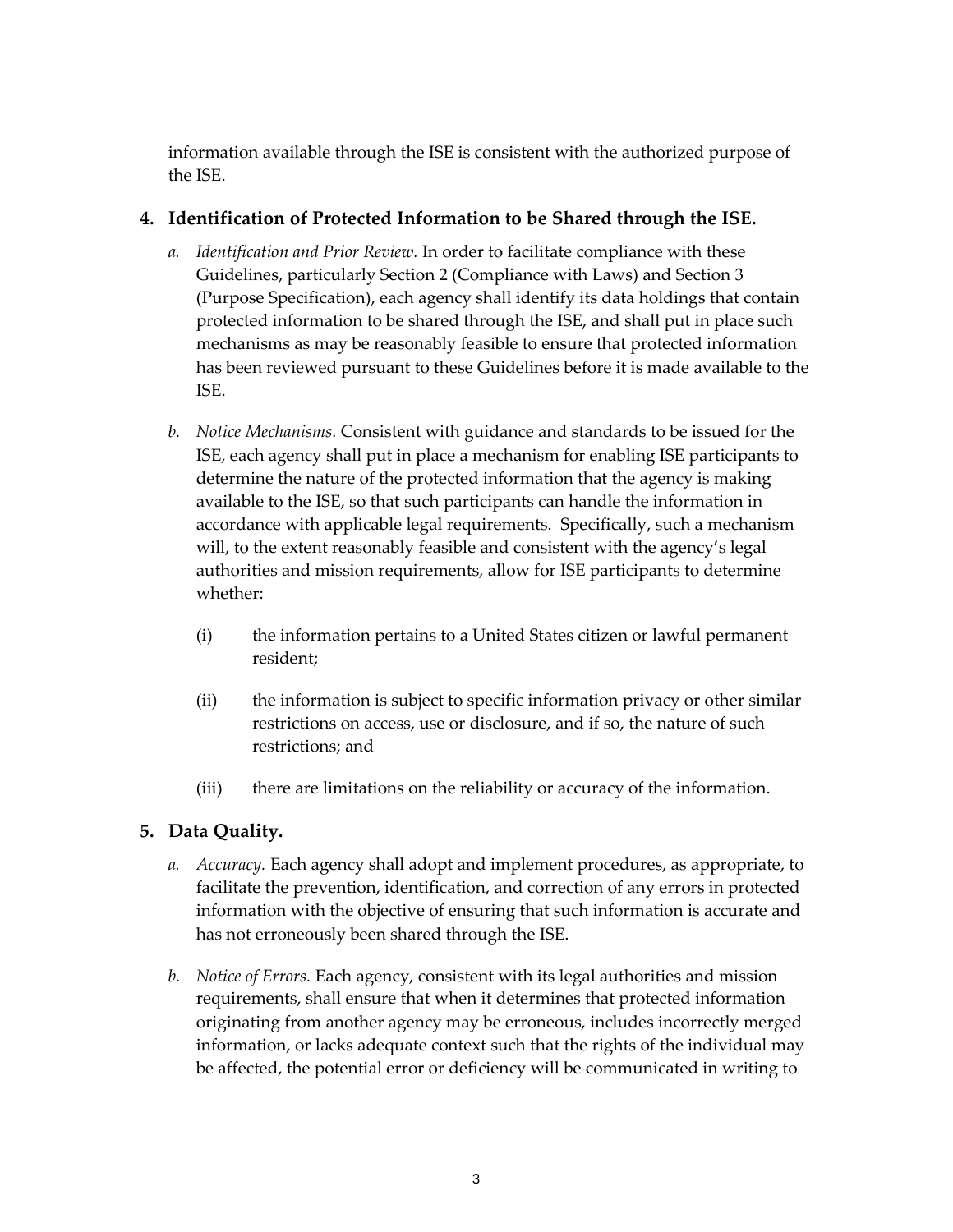the other agency's ISE privacy official (the ISE privacy officials are described in section 12 below).

- c. Procedures. Each agency, consistent with its legal authorities and mission requirements, shall adopt and implement policies and procedures with respect to the ISE requiring the agency to:
- (i) take appropriate steps, when merging protected information about an individual from two or more sources, to ensure that the information is about the same individual;
- (ii) investigate in a timely manner alleged errors and deficiencies and correct, delete, or refrain from using protected information found to be erroneous or deficient; and
- (iii)retain protected information only so long as it is relevant and timely for appropriate use by the agency, and update, delete, or refrain from using protected information that is outdated or otherwise irrelevant for such use.

## 6. Data Security.

Each agency shall use appropriate physical, technical, and administrative measures to safeguard protected information shared through the ISE from unauthorized access, disclosure, modification, use, or destruction.

## 7. Accountability, Enforcement and Audit.

- a. Procedures. Each agency shall modify existing policies and procedures or adopt new ones as appropriate, requiring the agency to:
	- (i) have and enforce policies for reporting, investigating, and responding to violations of agency policies relating to protected information, including taking appropriate action when violations are found;
	- (ii) provide training to personnel authorized to share protected information through the ISE regarding the agency's requirements and policies for collection, use, and disclosure of protected information, and, as appropriate, for reporting violations of agency privacy-protection policies;
	- (iii) cooperate with audits and reviews by officials with responsibility for providing oversight with respect to the ISE; and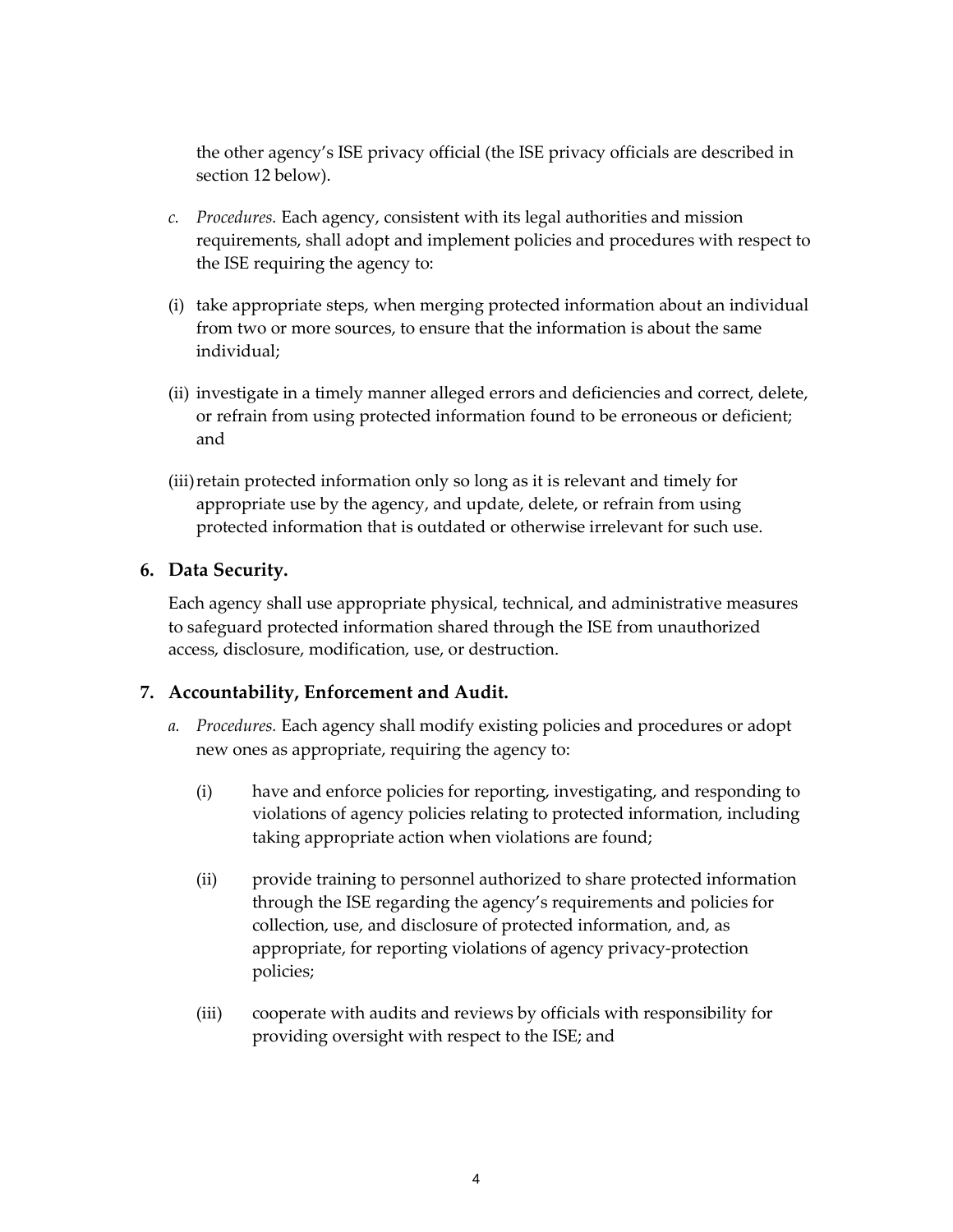- (iv) designate each agency's ISE privacy official to receive reports (or copies thereof if the agency already has a designated recipient of such reports) regarding alleged errors in protected information that originate from that agency.
- b. Audit. Each agency shall implement adequate review and audit mechanisms to enable the agency's ISE privacy official and other authorized officials to verify that the agency and its personnel are complying with these Guidelines in the development and use of the ISE.

#### 8. Redress.

To the extent consistent with its legal authorities and mission requirements, each agency shall, with respect to its participation in the development and use of the ISE, put in place internal procedures to address complaints from persons regarding protected information about them that is under the agency's control.

## 9. Execution, Training, and Technology.

- a. Execution. The ISE privacy official shall be responsible for ensuring that protections are implemented as appropriate through efforts such as training, business process changes, and system designs.
- b. Training. Each agency shall develop an ongoing training program in the implementation of these Guidelines, and shall provide such training to agency personnel participating in the development and use of the ISE.
- c. Technology. Where reasonably feasible, and consistent with standards and procedures established for the ISE, each agency shall consider and implement, as appropriate, privacy enhancing technologies including, but not limited to, permissioning systems, hashing, data anonymization, immutable audit logs, and authentication.

#### 10. Awareness.

Each agency shall take steps to facilitate appropriate public awareness of its policies and procedures for implementing these Guidelines.

## 11. Non-Federal Entities.

Consistent with any standards and procedures that may be issued to govern participation in the ISE by State, tribal, and local governments and private sector entities, the agencies and the PM-ISE will work with non-Federal entities seeking to access protected information through the ISE to ensure that such non-Federal entities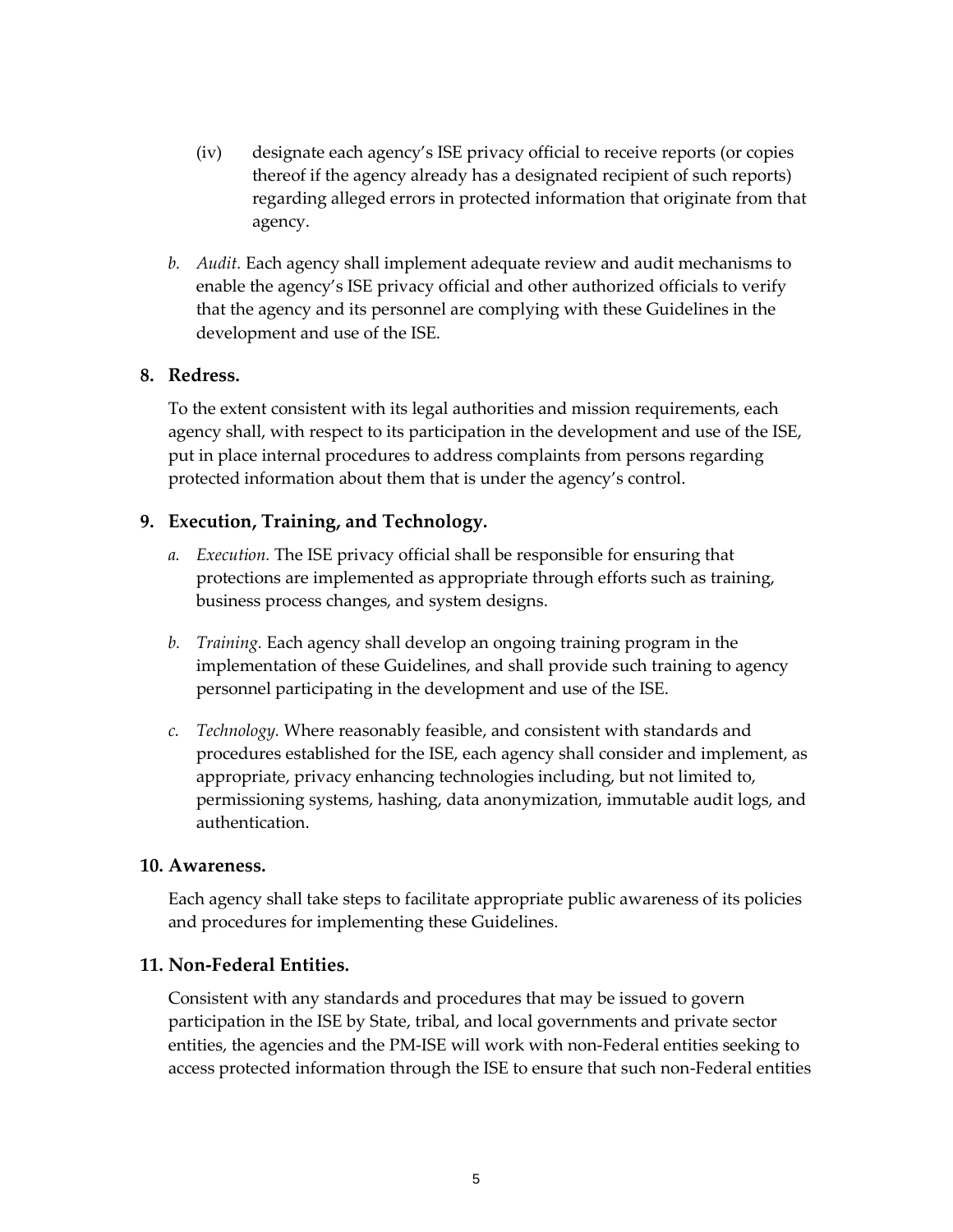develop and implement appropriate policies and procedures that provide protections that are at least as comprehensive as those contained in these Guidelines.

#### 12. Governance.

- a. ISE Privacy Officials. Each agency's senior official with overall agency-wide responsibility for information privacy issues (as designated by statute or executive order, or as otherwise identified in response to OMB Memorandum M-05-08 dated February 11, 2005), shall directly oversee the agency's implementation of and compliance with these Guidelines (the "ISE privacy official"). If a different official would be better situated to perform this role, he or she may be so designated by the head of the agency. The ISE privacy official role may be delegated to separate components within an agency, such that there could be multiple ISE privacy officials within one executive department. The ISE privacy official shall be responsible for ensuring that (i) the agency's policies, procedures, and systems are appropriately designed and executed in compliance with these Guidelines, and (ii) changes are made as necessary. The ISE privacy official should be familiar with the agency's activities as they relate to the ISE, possess all necessary security clearances, and be granted the authority and resources, as appropriate, to identify and address privacy and other legal issues arising out of the agency's participation in the ISE. Such authority should be exercised in coordination with the agency's senior ISE official.
- b. ISE Privacy Guidelines Committee. All agencies will abide by these Guidelines in their participation in the ISE. The PM shall establish a standing "ISE Privacy Guidelines Committee" to provide ongoing guidance on the implementation of these Guidelines, so that, among other things, agencies follow consistent interpretations of applicable legal requirements, avoid duplication of effort, share best practices, and have a forum for resolving issues on an inter-agency basis. The ISE Privacy Guidelines Committee is not intended to replace legal or policy guidance mechanisms established by law, executive order, or as part of the ISE, and will as appropriate work through or in consultation with such other mechanisms. The ISE Privacy Guidelines Committee shall be chaired by the PM or a senior official designated by the PM, and will consist of the ISE privacy officials of each member of the Information Sharing Council. If an issue cannot be resolved by the ISE Privacy Guidelines Committee, the PM will address the issue through the established ISE governance process. The ISE Privacy Guidelines Committee should request legal or policy guidance on questions relating to the implementation of these Guidelines from those agencies having responsibility or authorities for issuing guidance on such questions; any such requested guidance shall be provided promptly by the appropriate agencies. As the ISE governance process evolves, if a different entity is established or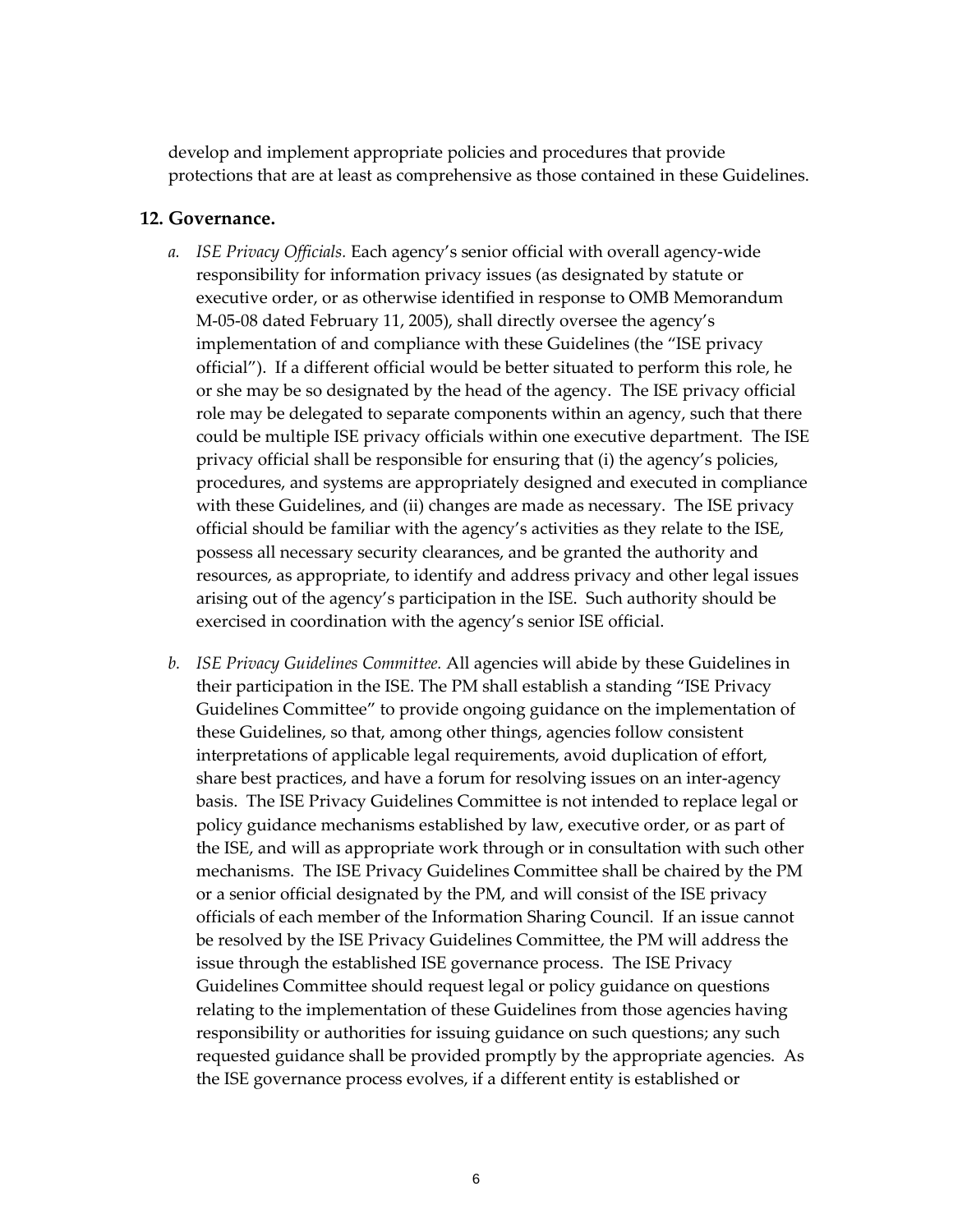identified that could more effectively perform the functions of the ISE Privacy Guidelines Committee, the ISE Privacy Guidelines Committee structure shall be modified by the PM through such consultation and coordination as may be required by the ISE governance process, to ensure the functions and responsibilities of the ISE Privacy Guidelines Committee remain priorities fully integrated into the overall ISE governance process.

- c. Privacy and Civil Liberties Oversight Board. The Privacy and Civil Liberties Oversight Board (PCLOB) should be consulted for ongoing advice regarding the protection of privacy and civil liberties in agencies' development and use of the ISE. To facilitate the performance of the PCLOB's duties, the ISE Privacy Guidelines Committee will serve as a mechanism for the PCLOB to obtain information from agencies and to provide advice and guidance consistent with the PCLOB's statutory responsibilities. Accordingly, the ISE Privacy Guidelines Committee should work in consultation with the PCLOB, whose members may attend Committee meetings, provide advice, and review and comment on guidance as appropriate.
- d. ISE Privacy Protection Policy. Each agency shall develop and implement a written ISE privacy protection policy that sets forth the mechanisms, policies, and procedures its personnel will follow in implementing these Guidelines. Agencies should consult with the ISE Privacy Guidelines Committee as appropriate in the development and implementation of such policy.

## 13. General Provisions.

- a. Definitions.
	- (i) The term "agency" has the meaning set forth for the term "executive agency" in section 105 of title 5, United States Code, but includes the Postal Rate Commission and the United States Postal Service and excludes the Government Accountability Office.
	- (ii) The term "protected information" has the meaning set forth for such term in paragraph 1(b) of these Guidelines.
	- (iii) The terms "terrorism information," "homeland security information," and "law enforcement information" are defined as follows:

"Terrorism information," consistent with section  $1016(a)(4)$  of IRTPA means all relating to (A) the existence, organization, capabilities, plans, intentions, vulnerabilities, means of finance or material support, or activities of foreign or international terrorist groups or individuals, or of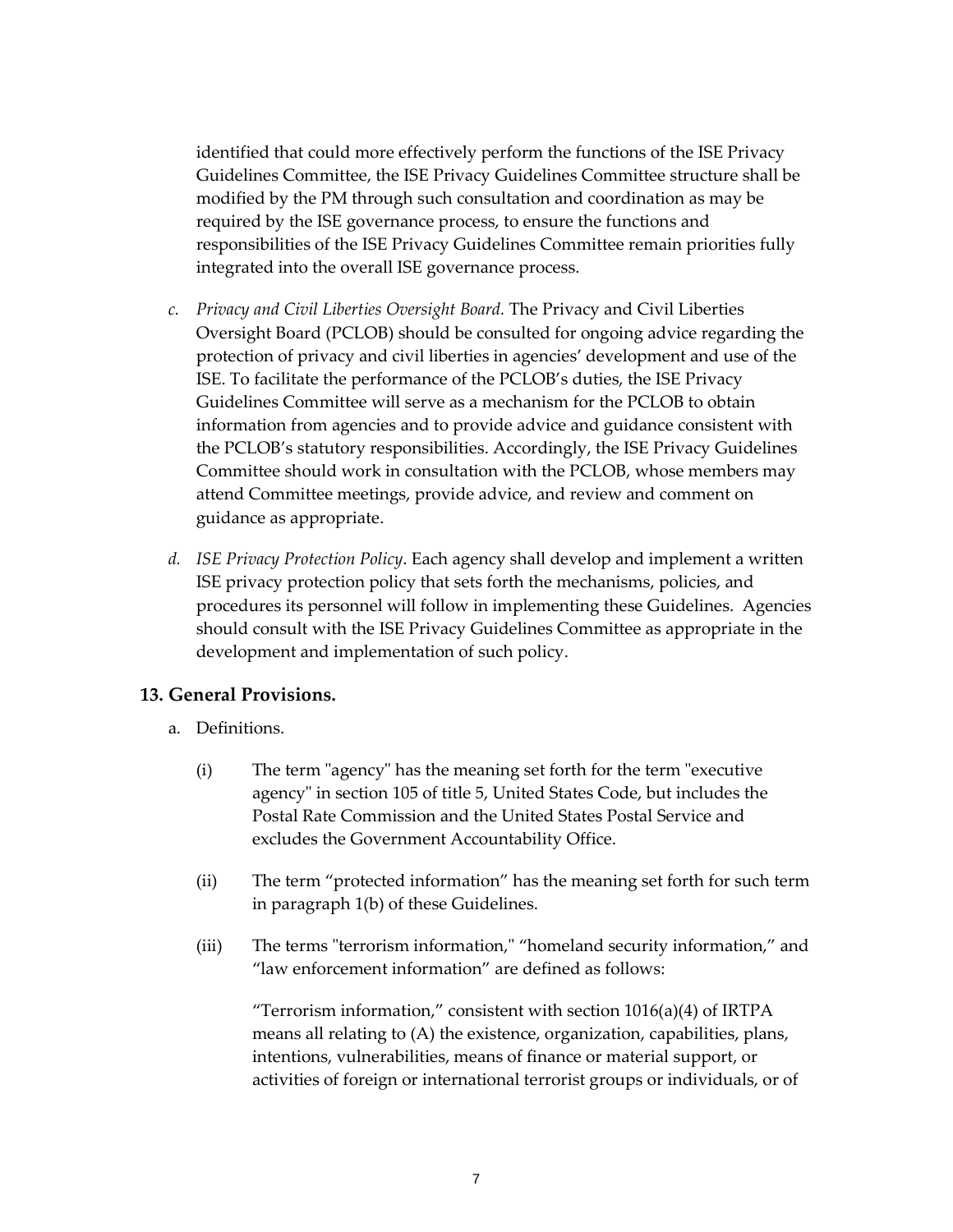domestic groups or individuals involved in transnational terrorism, (B) threats posed by such groups or individuals to the United States, United States persons, or United States interests, or to those of other nations, (C) communications of or by such groups or individuals, or (D) groups or individuals reasonably believed to be assisting or associated with such groups or individuals.

"Homeland security information," as derived from section  $482(f)(1)$  of the Homeland Security Act of 2002, means any information possessed by a Federal, State, local, or tribal agency that relates to (A) a threat of terrorist activity, (B) the ability to prevent, interdict, or disrupt terrorist activity, (C) the identification or investigation of a suspected terrorist or terrorist organization or any person, group, or entity associated with or assisting a suspected terrorist or terrorist organization, or (D) a planned or actual response to a terrorist act.

 "Law enforcement information" for the purposes of the ISE means any information obtained by or of interest to a law enforcement agency or official that is (A) related to terrorism or the security of our homeland and (B) relevant to a law enforcement mission, including but not limited to information pertaining to an actual or potential criminal, civil, or administrative investigation or a foreign intelligence, counterintelligence, or counterterrorism investigation; assessment of or response to criminal threats and vulnerabilities; the existence, organization, capabilities, plans, intentions, vulnerabilities, means, methods, or activities of individuals or groups involved or suspected of involvement in criminal or unlawful conduct or assisting or associated with criminal or unlawful conduct; the existence, identification, detection, prevention, interdiction, or disruption of, or response to, criminal acts and violations of the law; identification, apprehension, prosecution, release, detention, adjudication, supervision, or rehabilitation of accused persons or criminal offenders; and victim/witness assistance.

- b. The treatment of information as "protected information" under these Guidelines does not by itself establish that the individual or entity to which such information pertains does in fact have information privacy or other legal rights with respect to such information.
- c. Heads of executive departments and agencies shall, to the extent permitted by law and subject to the availability of appropriations, provide the cooperation, assistance, and information necessary for the implementation of these Guidelines.